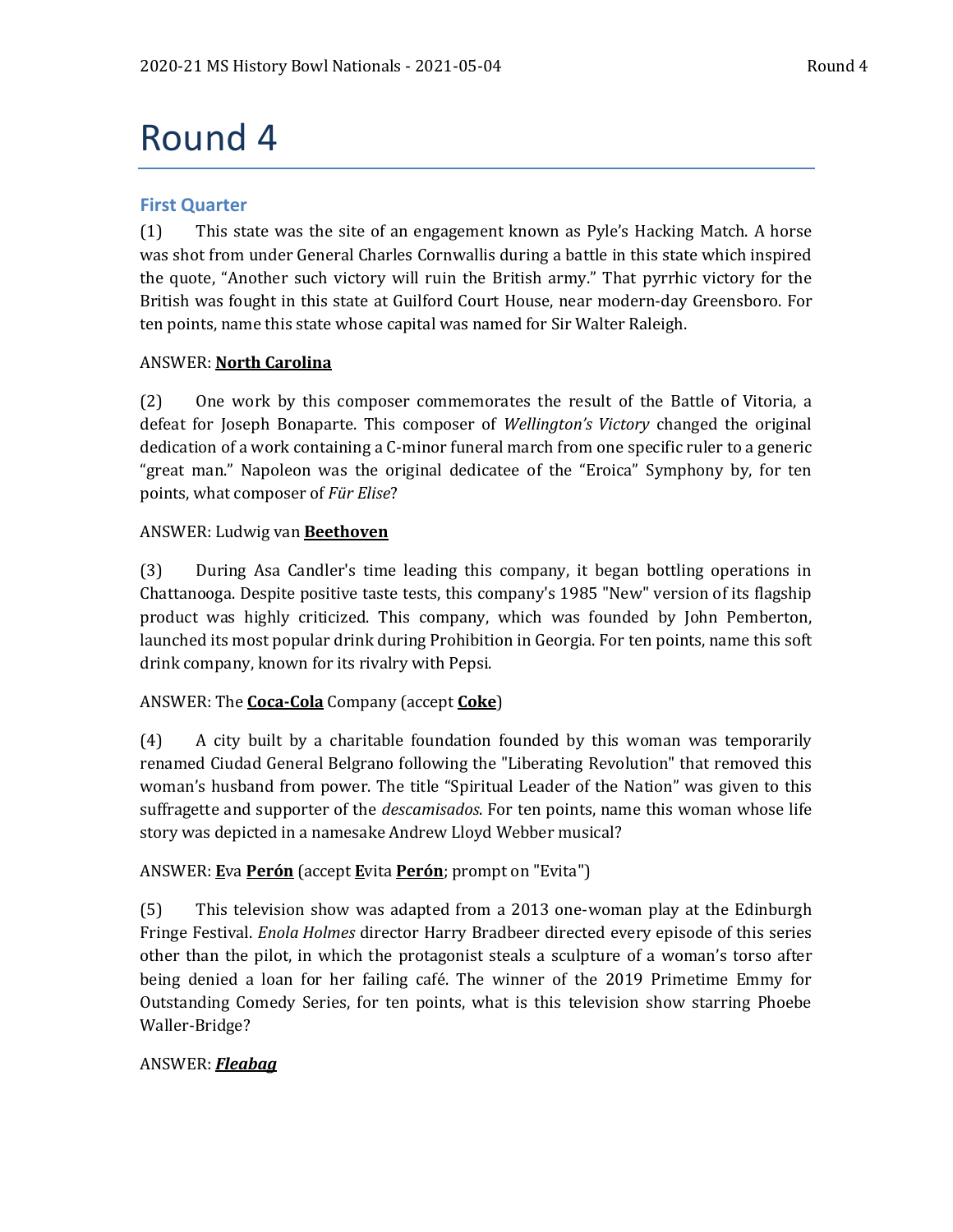(6) The Webb siblings wrote a history of these groups, including their "New Model" form. Many of these groups signed the Warwick Agreement, allying with the Labour party. In 1871, these groups were legalized under Lord Derby's ministry, but these groups were previously banned under the Combination Acts. Organizing the 1926 General Strike, for ten points, what are these groups which represent laborers?

ANSWER: Trade **Union**s in the United Kingdom (or Labor **Union**s)

(7) Carpathian Ruthenia was part of this nation, which allied with Yugoslavia and Romania in the Little Entente. Thomas Masaryk helped create this country whose soldiers fought in a Legion along the Trans-Siberian Railway. Edvard Beneš [[BEH-nesh]] led this country when the Sudetenland was annexed after the Munich Agreement. For ten points, name this former Central European country whose western portion was turned into a protectorate by Nazi Germany during World War Two.

ANSWER: **Czechoslovakia** (or **Československo**; do not accept or prompt on "Czech Republic," "Slovak Republic," or "Slovakia")

(8) This politician defended Elizabeth Jennings Graham in a case that helped pave the way for the desegregation of streetcars in his home state. The *New York World* wrote of this man's administration, "No duty was neglected in his administration, and no adventurous project alarmed the nation." This president signed into effect the Pendleton Civil Service Reform Act after Charles Guiteau assassinated his predecessor. For ten points, name this successor to James Garfield.

ANSWER: Chester A(lan) **Arthur**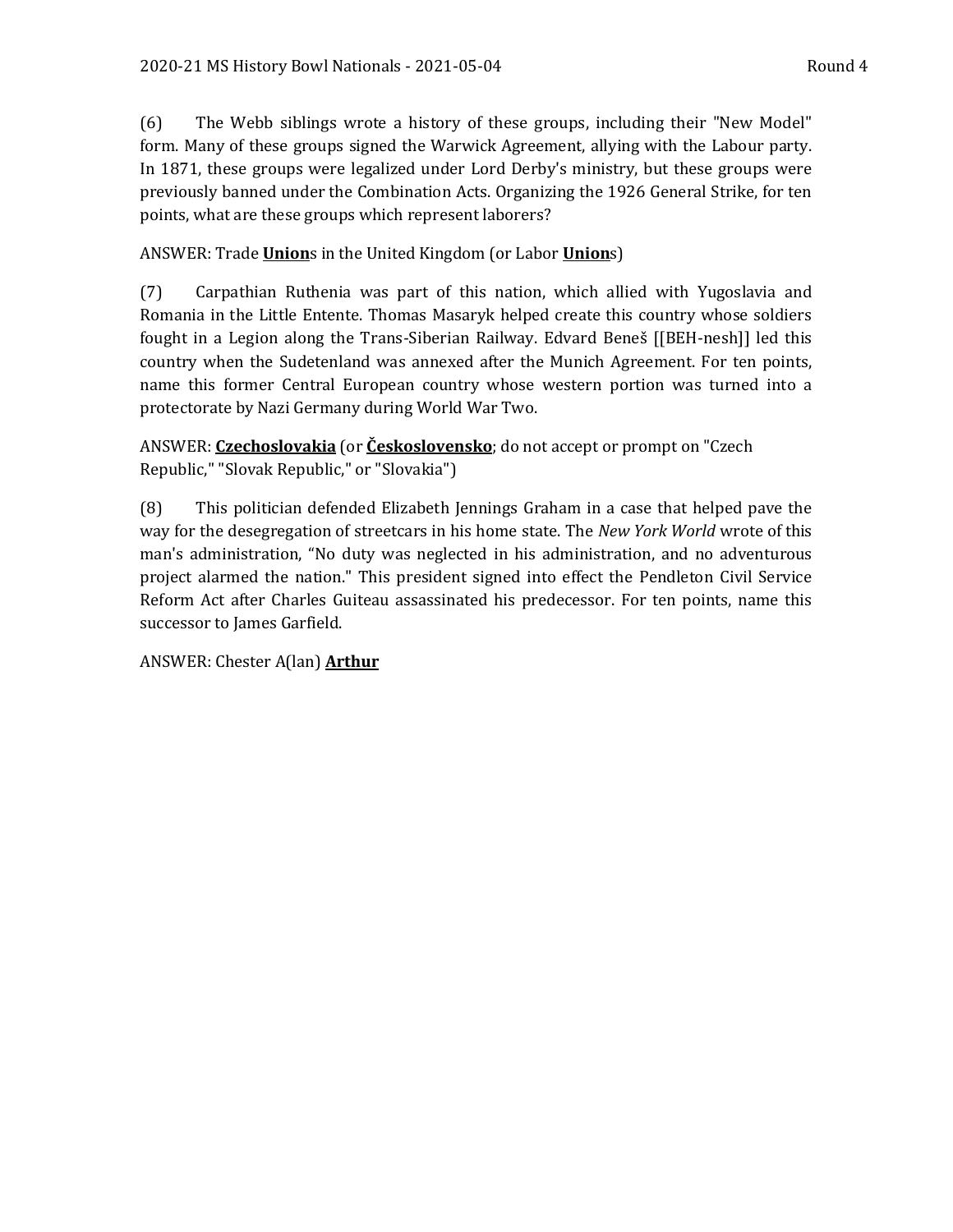# **Second Quarter**

(1) The "mania" for this man abated after he married Margaret Sinclair, and to patriate the Constitution, this man's minister, John Turner, created the Victoria Charter. This man enforced the War Measures Act after James Cross and Pierre Laporte were kidnapped by the FLQ. This leader defused the October Crisis and made his nation officially bilingual. For ten points, name this Canadian prime minister, the father of Justin.

# ANSWER: **P**ierre **Trudeau** (prompt on **Trudeau**)

BONUS: In 2004, Pierre Trudeau was voted the third greatest Canadian by CBC viewers, behind activist Terry Fox and Tommy Douglas, who was premier of this province from 1944 to 1961. This "Prairie Province" is the only one without natural borders.

# ANSWER: **Saskatchewan**

(2) This man's defensive fortifications were overrun during the Tullahoma Campaign, which followed this man's defeat at Stones River. This man was replaced by Joseph Johnston after a defeat that included fighting at Missionary Ridge. That defeat occurred after this man avenged himself on William Rosecrans at a battle along a namesake tributary of the Tennessee River. For ten points, name this Confederate general who won the Battle of Chickamauga.

# ANSWER: Braxton **Bragg**

BONUS: The loss at the Battle of Stones River crushed Confederate hopes of controlling Middle Tennessee. The West Fork of the Stones River runs through this Middle Tennessee city which gives an alternate name to that battle.

### ANSWER: **Murfreesboro** (accept Second Battle of **Murfreesboro**)

(3) For the opening of this structure, one emperor gave two events called *naumachia* [[now-MAY-kee-ah]], which lasted until its *hypogeum* [[hai-puh-JEE-um]] was built to support other activities. This landmark's construction was started by the emperor Vespasian and completed by his son, Titus. Also known as the Flavian Amphitheatre, for ten points, what is this structure in central Rome which hosted gladiator fights?

# ANSWER: **Colosseum** (accept **Flavian Amphitheatre** before mentioned)

BONUS: The Colosseum had several of these exits, which were large enough for crowds to fit through. Derived from the Latin for "to spew forth," these were not places where Romans practiced a binge and purge cycle, despite popular myth.

# ANSWER: **Vomitorium**s (or **Vomitoria**)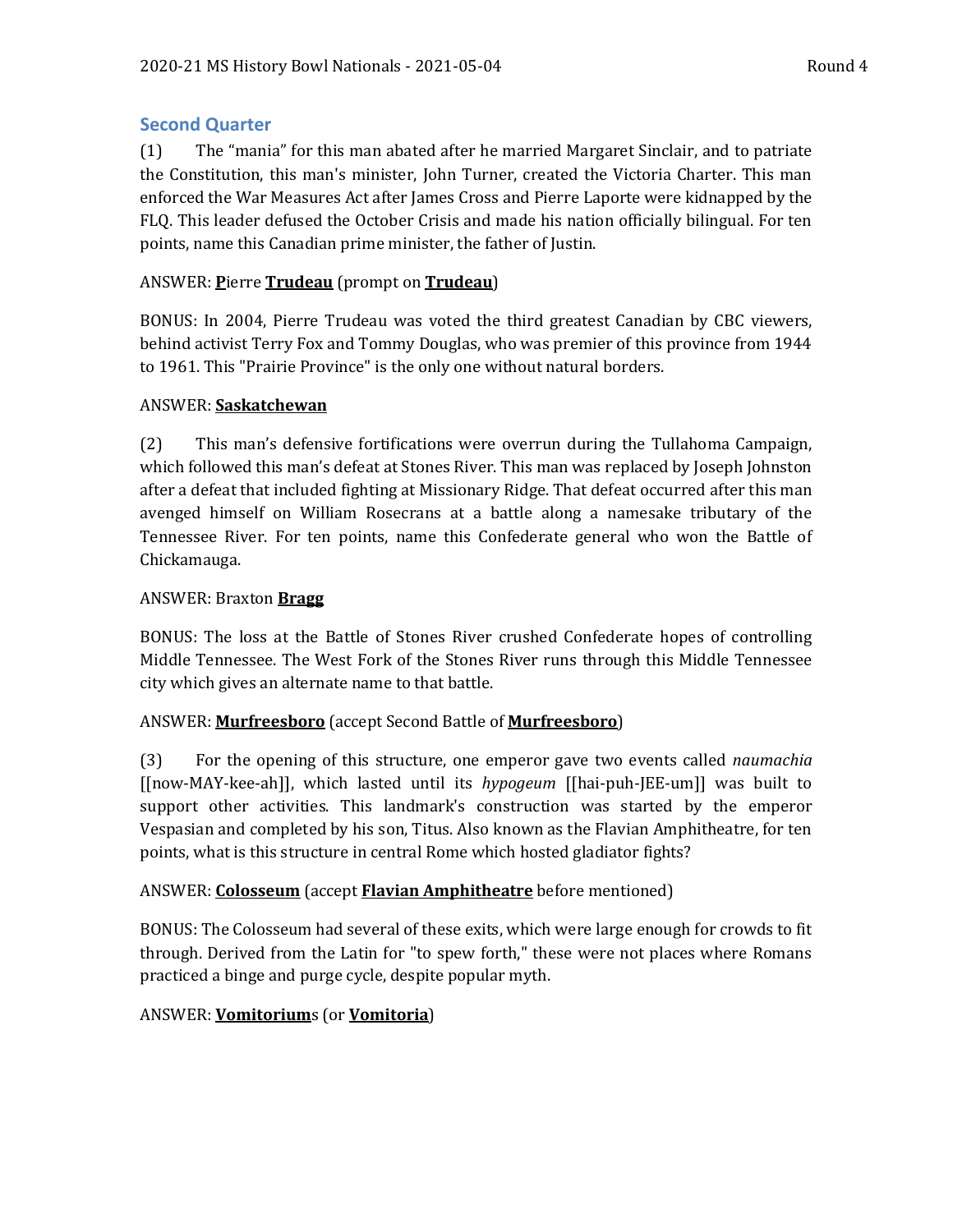(4) The phrase "high crimes and misdemeanors" appears in this article, whose Section One, Clause Seven requires that a certain salary remain at \$400,000 for an entire term. The Electoral College was established in this article, whose fourth section deals with impeachment. For ten points, name this article of the U.S. Constitution which outlines the powers of the Executive Branch.

# ANSWER: Article **Two** (accept **Second** Article)

BONUS: The president also has this power to set aside punishment for an individual's crime. *U.S. v. Wilson* declared that this power does not legally have to be accepted by the recipient.

# ANSWER: Federal **Pardon** (or Presidential **Pardon**)

(5) Journalist Walter Duranty misled Western audiences about this event by describing it as "an exaggeration or malignant propaganda." While living in Stavropol, Mikhail Gorbachev barely survived this event in which his father and sisters were killed. This manmade disaster likely occurred in part to weaken the *Kulak* class who resisted the process of collectivization by the Stalin government. For ten points, name this 1932 to 1933 famine in Ukraine.

# ANSWER: **Holodomor** (accept The **Great Famine**; accept **Famine** in the **Ukraine** before mentioned)

BONUS: The U.S. and most of Western Europe do not recognize the Holodomor as this kind of act, coined by Raphael Lemkin in the 1940s. This act involves intentional action to destroy a people group.

# ANSWER: **Genocide**

(6) This state's Uinta Mountains contain the Dinosaur National Monument, site of a 1950s activism campaign against the proposed Echo Park Dam. This state is the site of Promontory Summit, where two lines from Sacramento to Omaha were joined to create the first Transcontinental Railroad. The Mountain Meadows Massacre occurred in this state, which was settled by pioneers led by Brigham Young. For ten points, name this state whose population is over half Mormon.

# ANSWER: **Utah**

BONUS: From 1935 to 1970, eighteen of the nineteen new land speed records were set on these salt flats to the west of the Great Salt Lake in Utah.

# ANSWER: **Bonneville** Salt Flats (accept **Bonneville** Speedway)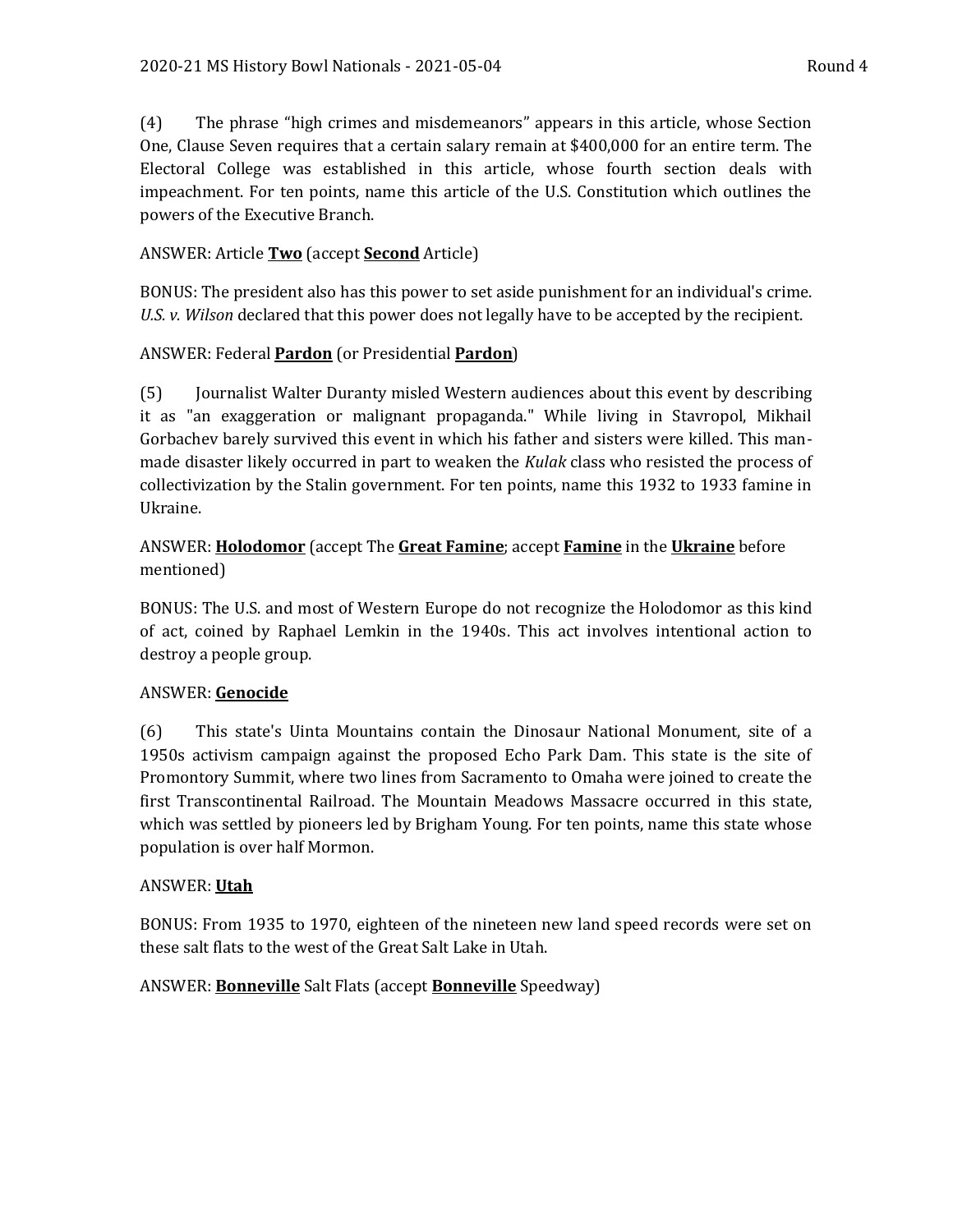(7) Followers of this man were opposed by a rival group known as the Palleschi [[pah-LEH-shee]]. This "man was ruined with his new order of things" according to Machiavelli, who referred to this man as being inadequately armed to enforce his beliefs. Charles VIII's invasion was welcomed by this man, who ordered the burning of sinful objects in the Bonfire of the Vanities. For ten points, name this Dominican friar who preached extensively in Florence.

# ANSWER: Girolamo **Savonarola**

BONUS: Savonarola openly flouted the orders of this Pope, refusing to join his Holy League. This Pope, whose son Cesare [[CHEH-sah-reh]] was an inspiration for Machiavelli's *The Prince*, was a member of the Borgia [[BOR-zhah]] family.

# ANSWER: Pope **Alexander VI** (prompt on "Rodrigo Borgia" or "Rodrigo de Borja")

(8) This man was the namesake of a pottery club founded by Edith Guerrier and Edith Brown of the Saturday Evening Girls Club. This man commanded an artillery detachment during an expedition to capture a region of Maine after it had been taken over by the British. That disastrous 1779 Penobscot Expedition occurred several years after this man undertook a midnight ride to warn minutemen of the approaching British. For ten points, name this Bostonian silversmith.

### ANSWER: Paul **Revere**

BONUS: Paul Revere's midnight ride was immortalized in a poem by this American author of *Evangeline* and *The Song of Hiawatha*.

# ANSWER: Henry Wadsworth **Longfellow**

# **Third Quarter**

The categories are:

- 1. Peninsula Campaign
- 2. Wool in Medieval Europe
- 3. Ancient Armenia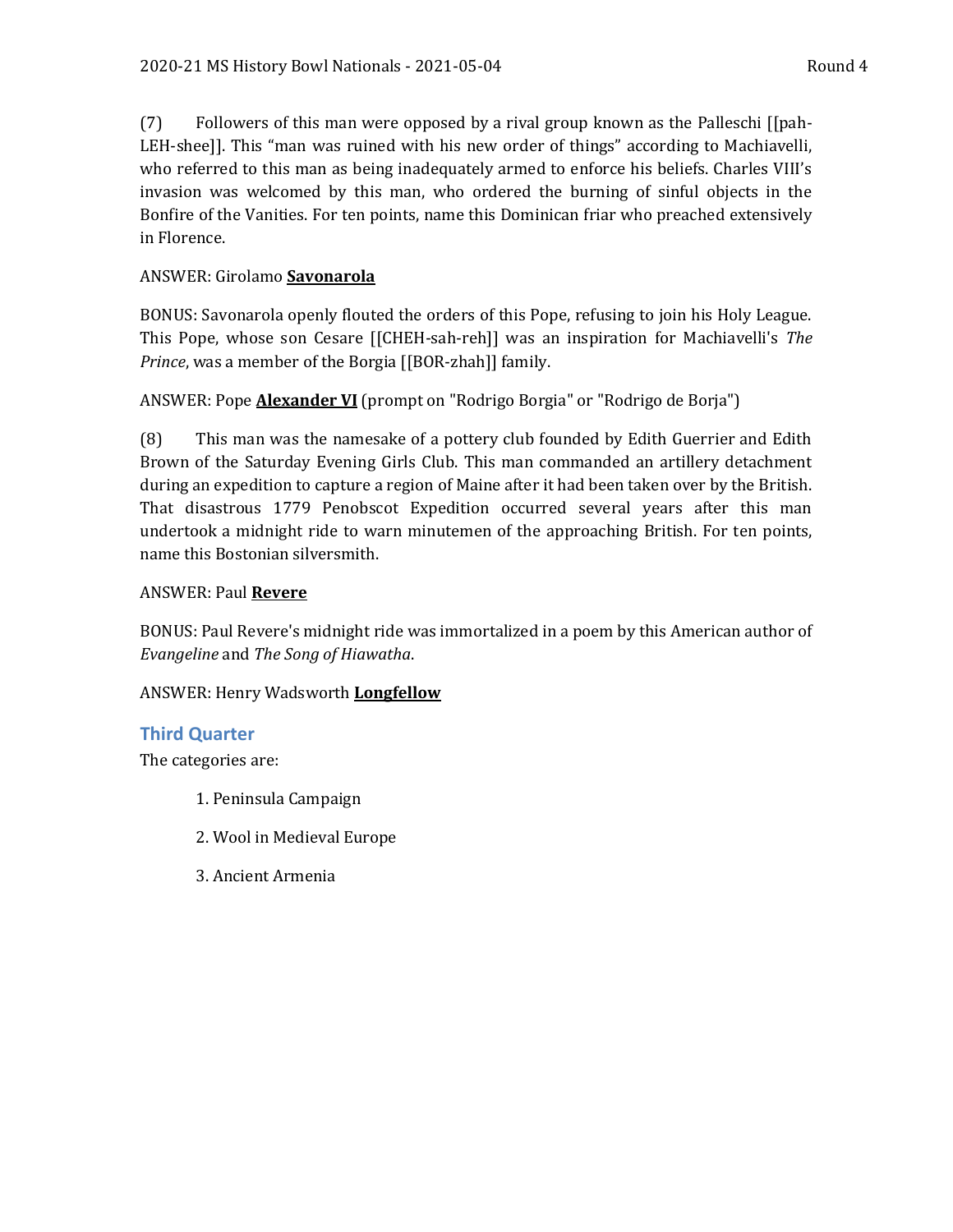#### *Peninsula Campaign*

Regarding the Peninsula Campaign of the U.S. Civil War, name the...

(1) Union commander of the campaign who later lost an election to Lincoln.

### ANSWER: George B(rinton) **McClellan**

(2) Confederate capital the Union hoped to capture.

### ANSWER: **Richmond**

(3) Confederate general who died at Chancellorsville whose "foot cavalry" spooked Union forces into retreating.

### ANSWER: Thomas "Stonewall" **Jackson**

(4) Series of battles from June 25th to July 1st, 1862.

- ANSWER: **Seven Days** Battles (or **Seven Days** Campaign)
- (5) Cavalry commander whose encirclement of Union forces disrupted supply lines.

# ANSWER: James Ewell Brown "Jeb" **Stuart**

(6) River traversed by the U.S.S. *Galena* to attack Fort Monroe.

# ANSWER: **James** River

(7)

ANSWER:

(8)

ANSWER: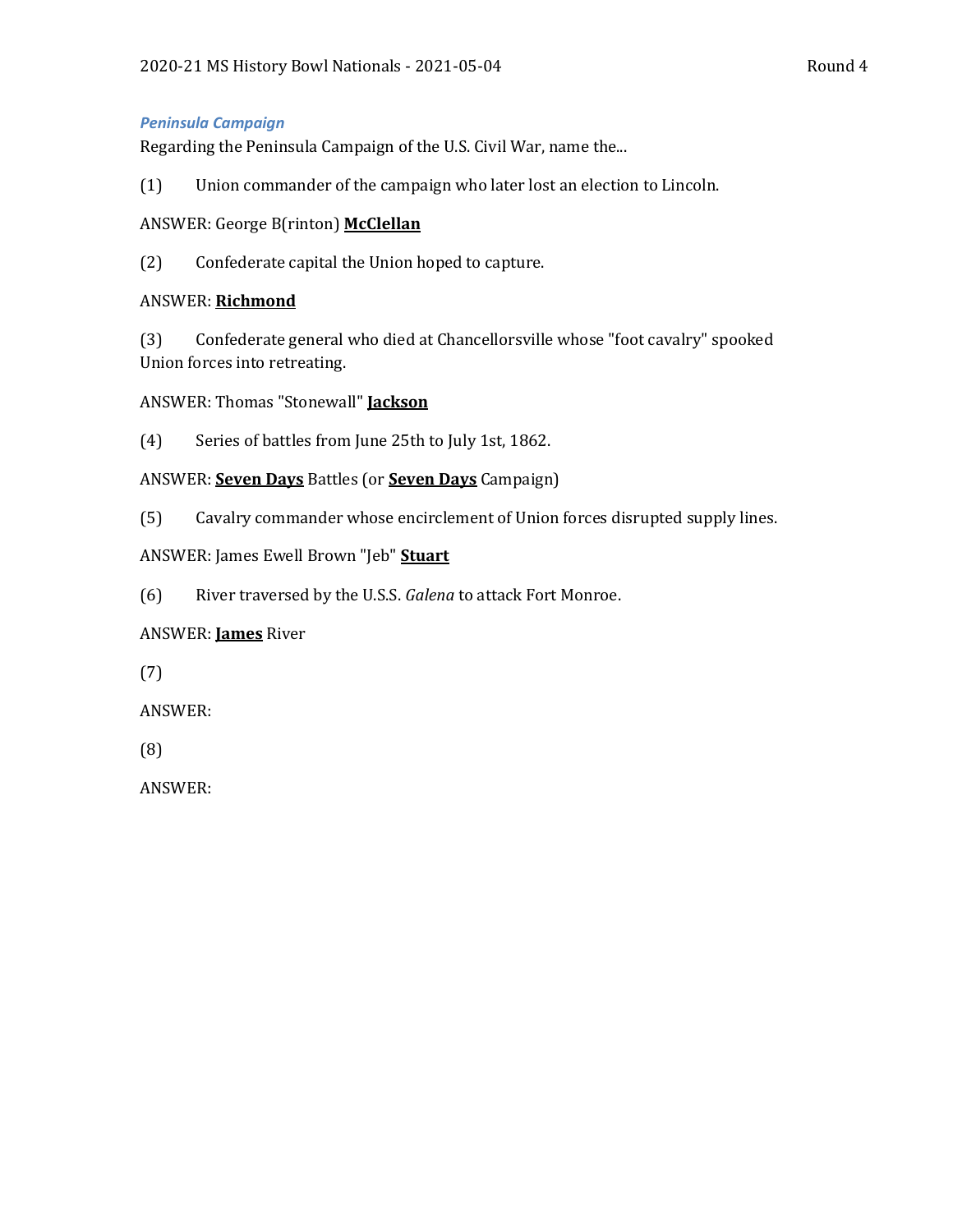#### *Wool in Medieval Europe*

Name the...

(1) Source of wool, one of the first domesticated animals, known as *Ovis aries*.

### ANSWER: **Sheep**

(2) War between England and France, one of the causes of which was France's navy disrupting England's wool trade.

### ANSWER: **Hundred Years'** War

(3) Dwelling and workplace of orders such as the Cistercians, who exported wool abroad from England.

### ANSWER: **Monastery** (accept **Abbey**s; or **Monasterie**s)

(4) Belgian region, the hub of European wool manufacturing due to its ability to import high quality British wool.

# ANSWER: **Flanders** (accept **Vlaanderen**)

(5) Revolt of unguilded wool workers and other artisans in 14th-century Florence.

# ANSWER: **Ciompi** [[CHOM-pee]] Revolt

(6) Seat on which the Lord Speaker of the U.K. has sat since the 14th century to symbolize the importance of the wool trade.

# ANSWER: The **Woolsack**

(7)

ANSWER:

(8)

ANSWER: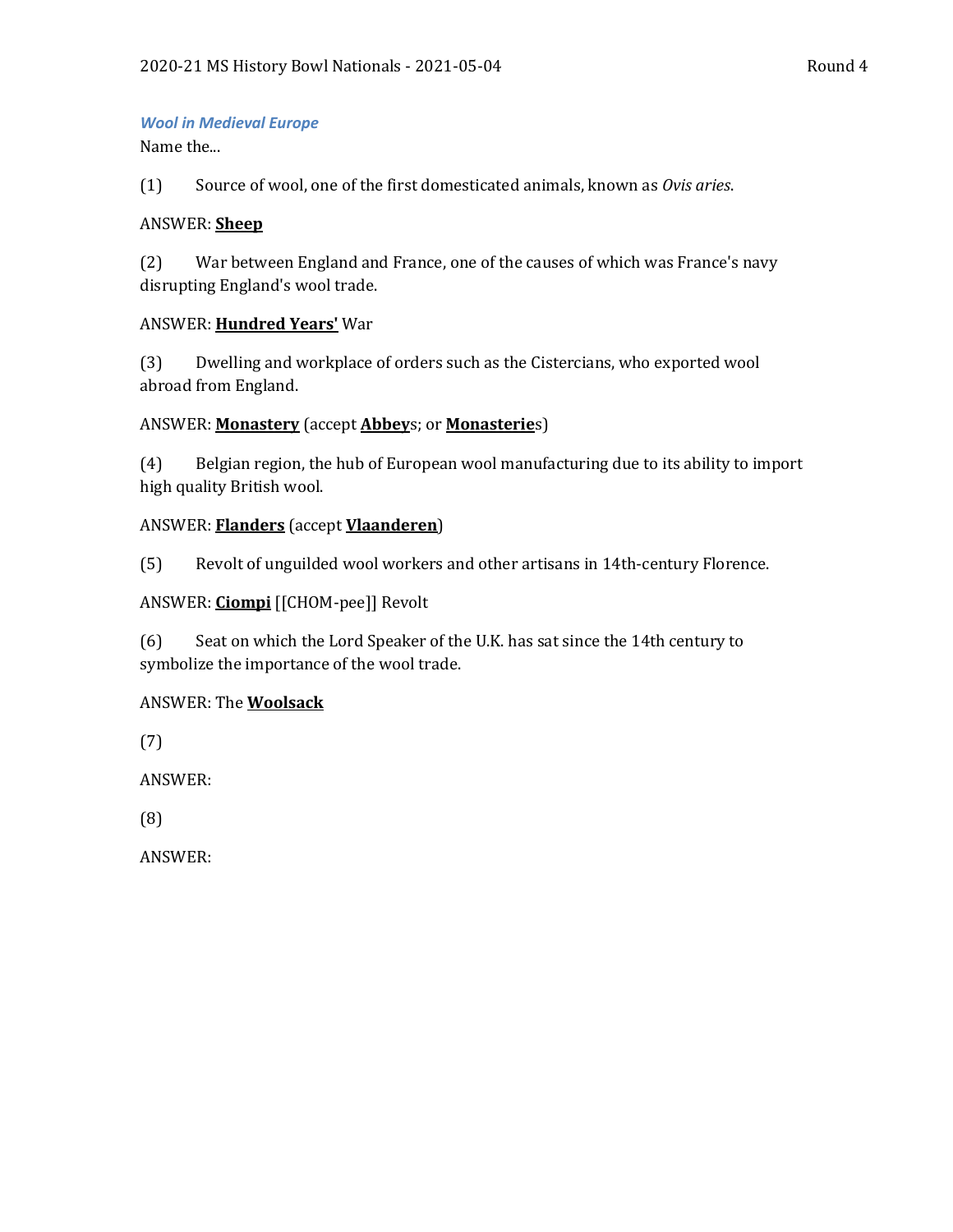### *Ancient Armenia*

Name the...

(1) Biblical great-great-grandfather of the legendary father of Armenia, Hayk, who settled in the Mt. Ararat region.

# ANSWER: **Noah**

(2) Faith followed by the majority of Ancient Armenians due to formerly being a satrap of Achaemenid [[ah-KEE-meh-nid]] Persia.

# ANSWER: **Zoroastrian**ism (Accept **Mazdayasna**)

(3) Member of the first Triumvirate, with Caesar and Crassus, who subjugated Greater Armenia in the 1st century BC.

# ANSWER: **Pompey** the Great

(4) Longest-ruling Persian empire that exchanged control of Armenia with the Roman Empire for hundreds of years.

ANSWER: **Sasanian** Empire (accept **Sassanid** Persians; accept **Sasanian**s; accept **Sassanid**s; accept Empire of **Iran**ians; accept **Neo-Persia**n Empire)

(5) Hellenistic West Asian state, established when Macedonia was divided, under which Armenia was a vassal until 190 BC.

# ANSWER: **Seleucid** Empire (or **Seleucid**s)

(6) "Great" king who expanded Armenian power to its greatest extent.

# ANSWER: **Tigranes** the Great (accept **Tigranes** II)

(7)

ANSWER:

(8)

ANSWER: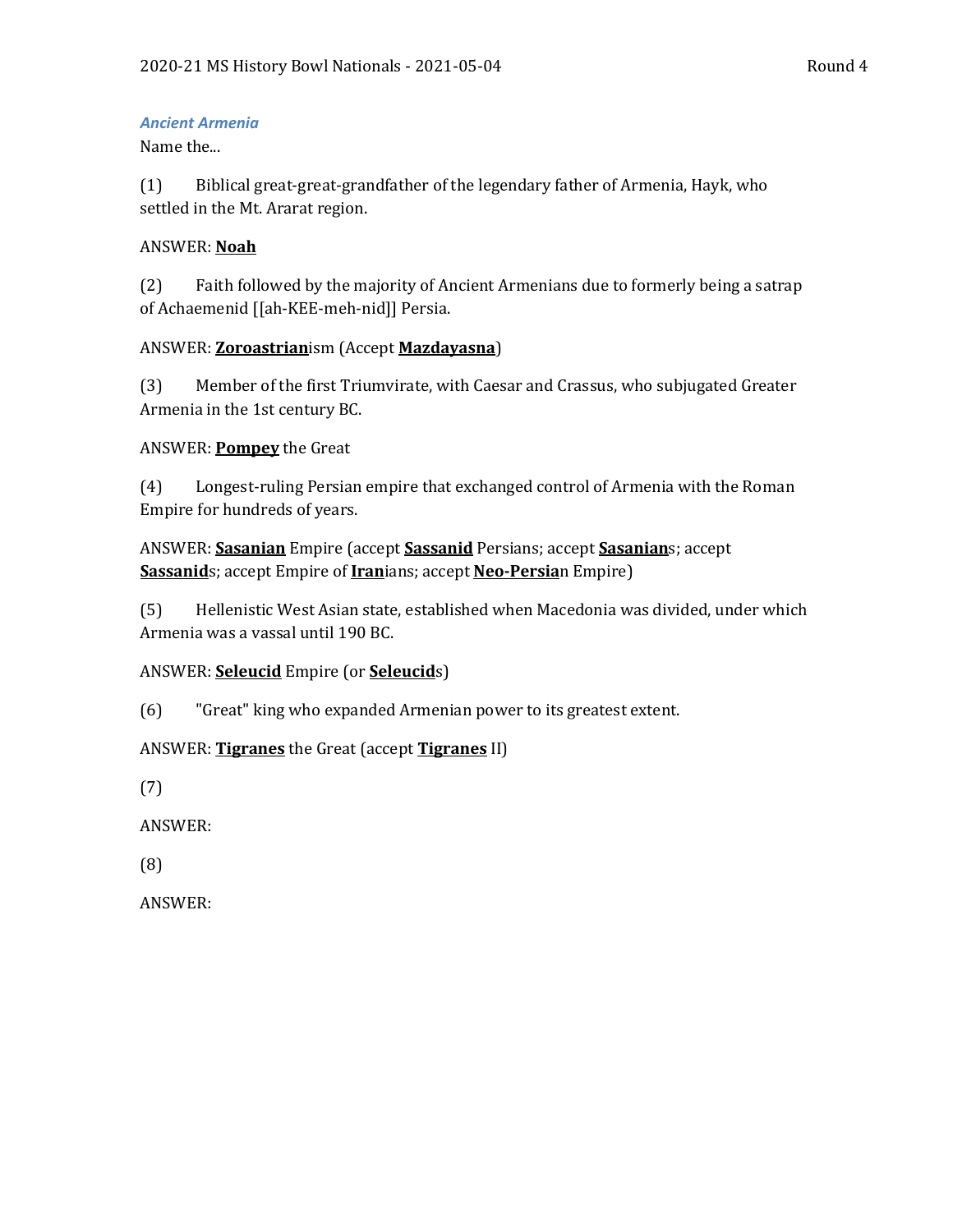# **Fourth Quarter**

(1) **This man, born in Lower Silesia, began his military career as a cavalry reconnaissance officer. The identity of this man's killer has been debated for decades, with suspects including Cedric Popkin's (+) anti-aircraft gun and flying ace Arthur Roy Brown. This soldier commanded Jasta 11 [[YAH-stuh ELF]] as part of the larger (\*)** "Flying Circus" unit. For ten points, name this ace German fighter pilot credited with 80 air combat victories in World War One.

ANSWER: The **Red Baron** (or Manfred Albrecht Freiherr von **Richthofen**; or Baron von **Richthofen**)

(2) **At a 1920 convention held in this state, Carrie Chapman Catt founded the League of Women Voters. One 1906 novel set in this state attempted to expose the harsh living conditions for its largest city's immigrant (+) population. In this state in 2017, a bill prohibiting arrests based on immigration status was signed by Governor Bruce (\*)** Rauner. For ten points, name this state, the setting of the novel which prompted the Meat Inspection Act, *The Jungle*.

# ANSWER: **Illinois**

(3) **Mid-nineteenth century modernization efforts in this non-U.S. state were overseen by Lachlan Macquarie [[LAH-kluhn muh-KWAH-ree]]. Land in this state belonging to the "O'Brien Estate" was turned into (+) Bondi Beach. A series of gold rushes in the mid-nineteenth century set the stage for a rivalry between this state's major city and (\*)** Melbourne. For ten points, what Australian state's capital was named for Thomas Townshend, First Viscount Sydney?

# ANSWER: **New South Wales**

(4) **Charles III gave the entire government supply of this resource to Pierre-François Chabaneau [[shah-bah-NOH]] for research, resulting in the creation of its malleable form. Antonio de Ulloa [[oo-YOH-ah]] is said to have been the first European to discover this (+) metal, which was often discarded due to the belief that it made gold impure. Derived from a term meaning "little (\*)** silver," for ten points, what precious metal has atomic number 78 and chemical symbol Pt [[PEE-TEE]]?

ANSWER: **Platinum** (accept **Pt** before mentioned; prompt on "platino")

(5) **Sidney Powell claimed to have evidence proving this company's products were defective. Mike Lindell of My Pillow was the subject of a defamation lawsuit from this company, whose central products have cumulative and (+) ranked-choice options. Potential tampering with this company's products in Wisconsin and Georgia partly led to a hand (\*)** recount during the 2020 presidential election. For ten points, name this company which makes electronic voting equipment.

ANSWER: **Dominion** Voting Systems Corporation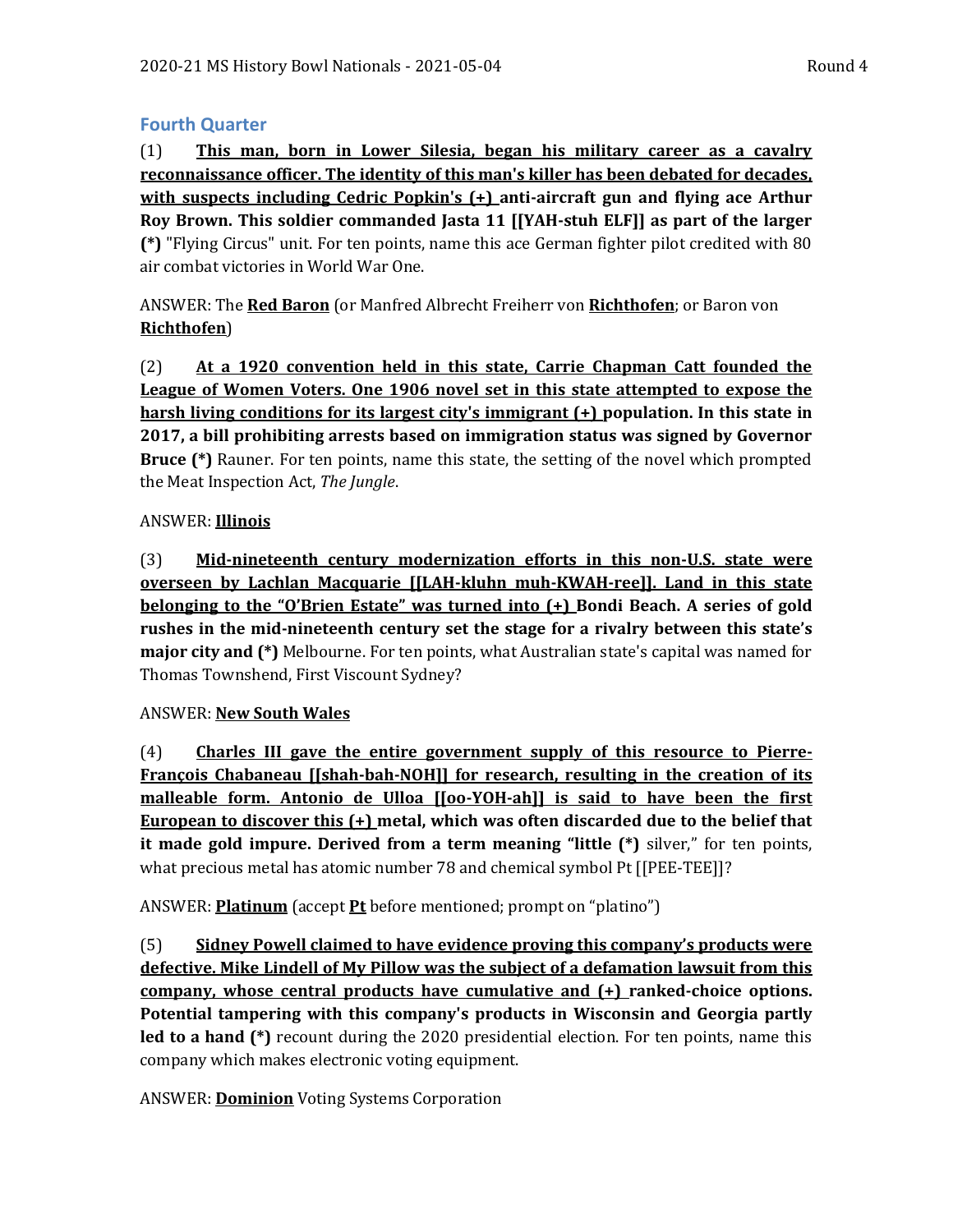(6) **John of Gaunt's Savoy Palace was destroyed during this event, which was ended after Henry Despenser won the Battle of North Walsham. Future king Henry IV (+) was almost executed after being captured during this event. A meeting at Smithfield during this event resulted in William Walworth (\*)** knifing one man to death. For ten points, what rebellion, led by Jack Straw and Wat Tyler, nearly ended the reign of Richard II of England?

ANSWER: **Peasant**s' Revolt (accept **Wat Tyler**'s Revolt before mentioned; accept **Great Rising**; accept "Rebellion" or "Uprising" in place of "Revolt")

(7) **This era accelerated industrialization in its country under the national slogan "Enrich the country, strengthen the military." This period included the passage of the proto-constitutional Charter Oath. Dissatisfaction with reforms during this period, which followed the Bakumatsu (+) period, led to the Satsuma Rebellion, in which disaffected (\*)** samurai revolted. For ten points, name this era of modernization which began after the fall of the Tokugawa Shogunate.

ANSWER: **Meiji** Restoration (accept **Meiji** Period; accept **Meiji** Renewal)

(8) **Confusion at this battle arose from using the less forceful phrase "to seize" rather than "to carry." The Right Grand Division at this battle was led by Edwin Vose Sumner. A plan to cross the (+) Rappahannock River to reach Richmond at this battle failed and forced a confrontation at Marye's Heights after (\*)** pontoon bridges were assembled. For ten points, name this 1862 battle in Virginia, a victory for Robert E. Lee.

ANSWER: Battle of **Fredericksburg**